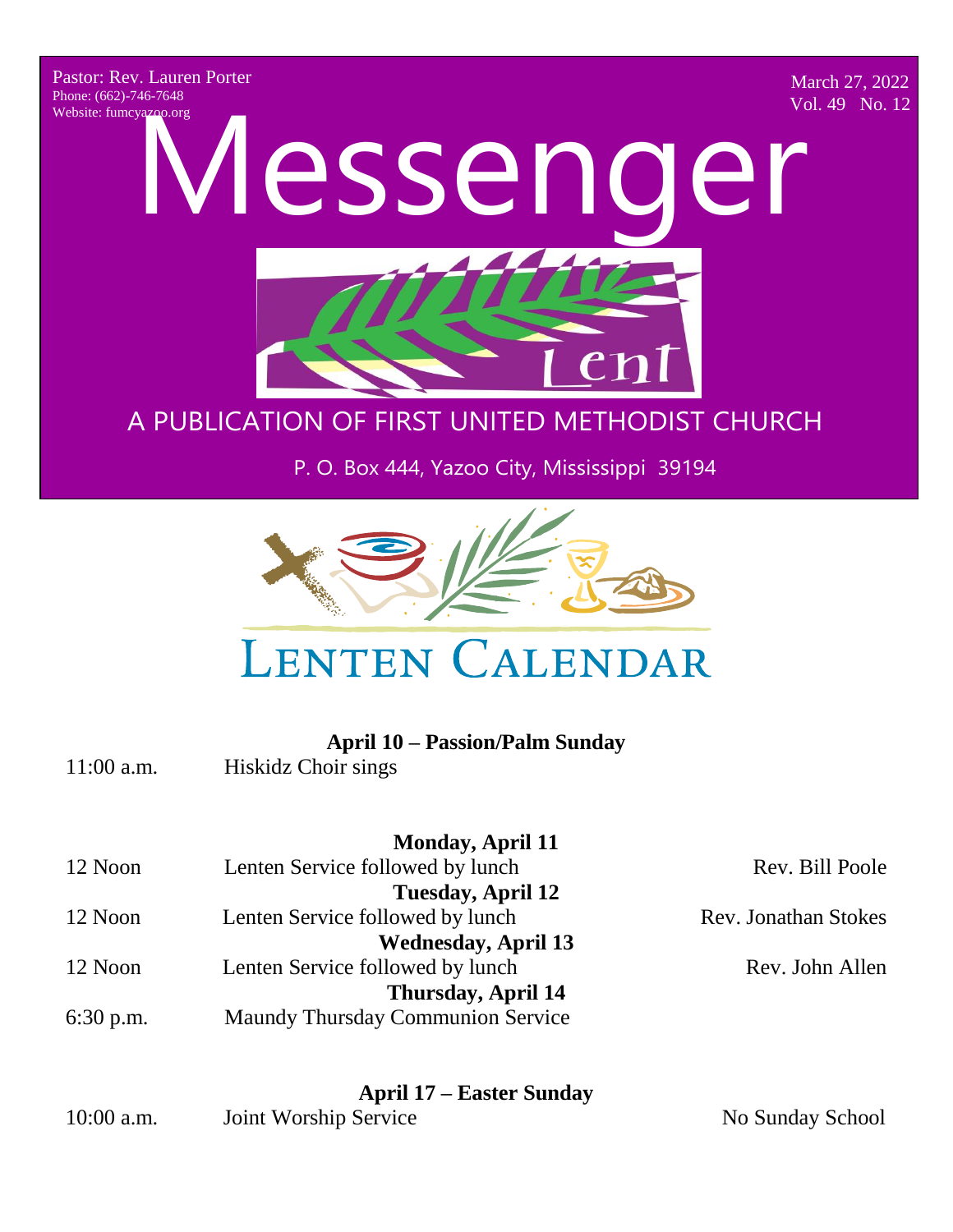

**SUNDAY, MARCH 27** 9:00 a.m. Contemporary Service 9:50 a.m. Sunday School 11:00 a.m. Traditional Service 6:00 p.m. Bro. Lauren's Bible Study 6:00 p.m. Youth **MONDAY, MARCH 28** 6:00 p.m. Ladies' Bible Study/Millie's **TUESDAY, MARCH 29** 5:00 p.m. Worship Committee 6:00 p.m. Emmaus Meeting **WEDNESDAY, MARCH 30** 5:00 p.m. Children's Choir 5:45 p.m. Planet 456 & Children's Bible Study 6:00 p.m. Chancel Choir 6:00 p.m. Bro. Lauren's Bible Study 6:00 p.m. Youth 6:15 p.m. Snack Supper **SATURDAY, APRIL 2** 9-12 noon Methodist Market



- 27. Lauren Richards
- 31. Sammy Burnham



 *Bay George* 

Bank of Yazoo Mr. & Mrs. Frank Webb

#### *J. T. Ketchum, Jr.*

Bank of Yazoo Lonnie & Patsy Graeber Mr. & Mrs. Frank Webb

#### *Blanche Phillips*

Susan Turner

## *Bobby Thompson*

Bank of Yazoo Lonnie & Patsy Graeber



 A very special thank you to our very special church family. I thank you all on behalf of my entire family for the love and support that has been shown to us during our time of great loss.

 Thank you for all the prayers, the food, the cards, texts, and flowers. Also, thank you to the ladies who prepared the delicious meal before the service.

 J. T. loved this church so much and looked forward each Sunday to worship and fellowship with everyone here.

Linda, Lori, J. and Families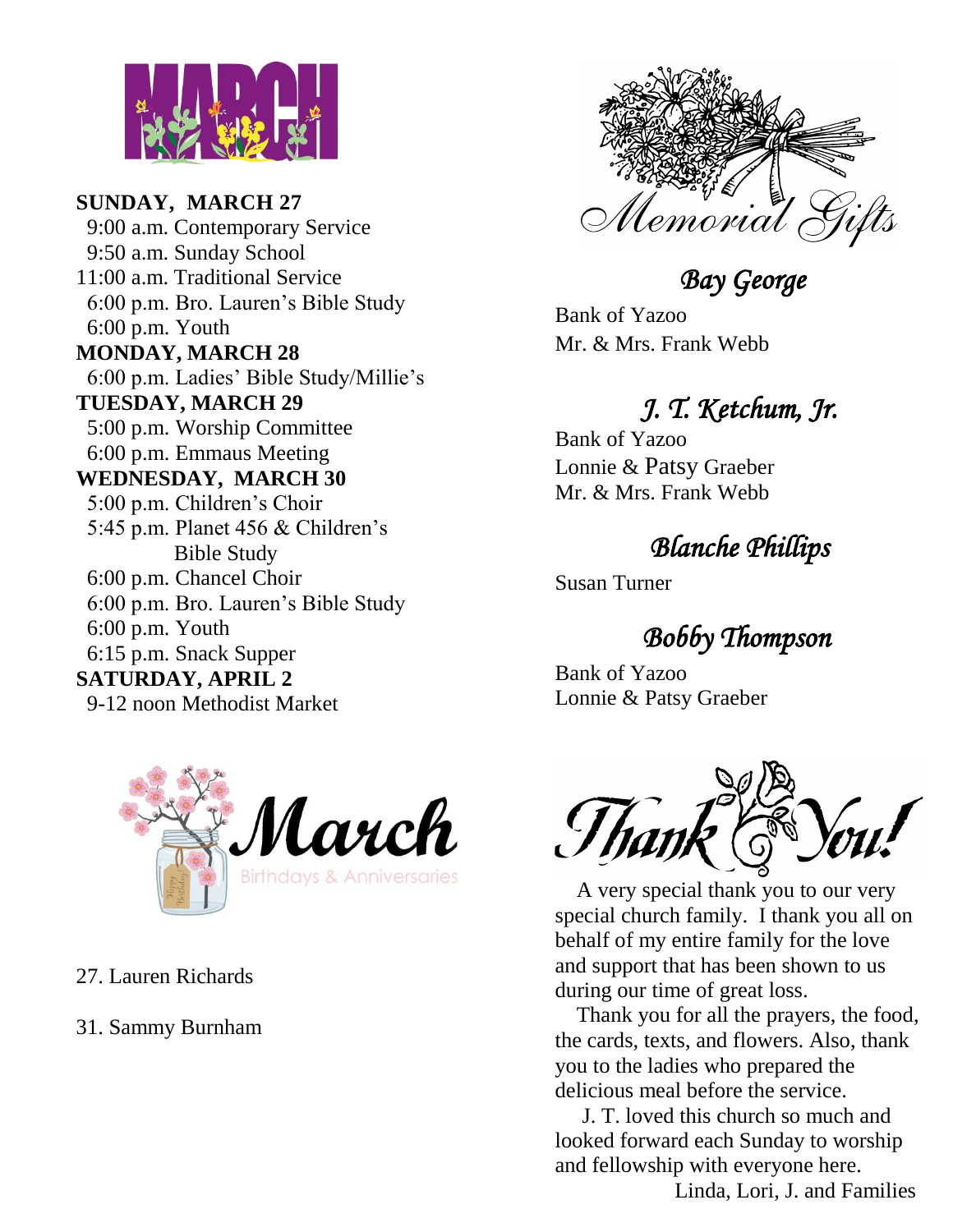Solid Exound

#### **Sunday School**

This week will be our last lesson in the series **Jesus is Our Friend and Savior**. Our lesson, *Acknowledging Prejudice,* takes us through some of the scripture and points out times when Jesus helped and reached out to those that others wouldn't help because of who they were. We have all faced times when either we excluded someone, or we were the one excluded. Jesus taught us to love one another, and he lived that out by example.

#### **Sunday & Wednesday Night Group**

 As we begin the Season of Lent, the Youth have been challenged to take up a specific Daily Scripture Reading throughout the 46 days of Lent, in hopes of strengthening their personal spiritual walk.

We will resume this Sunday night and Wednesday at our regular time.

#### **Spring Break**

Thank you to Carrie Chaney and Julie Paul for chaperoning this year's youth Spring Break trip to Pigeon Forge, TN. We enjoyed our time of fellowship together.

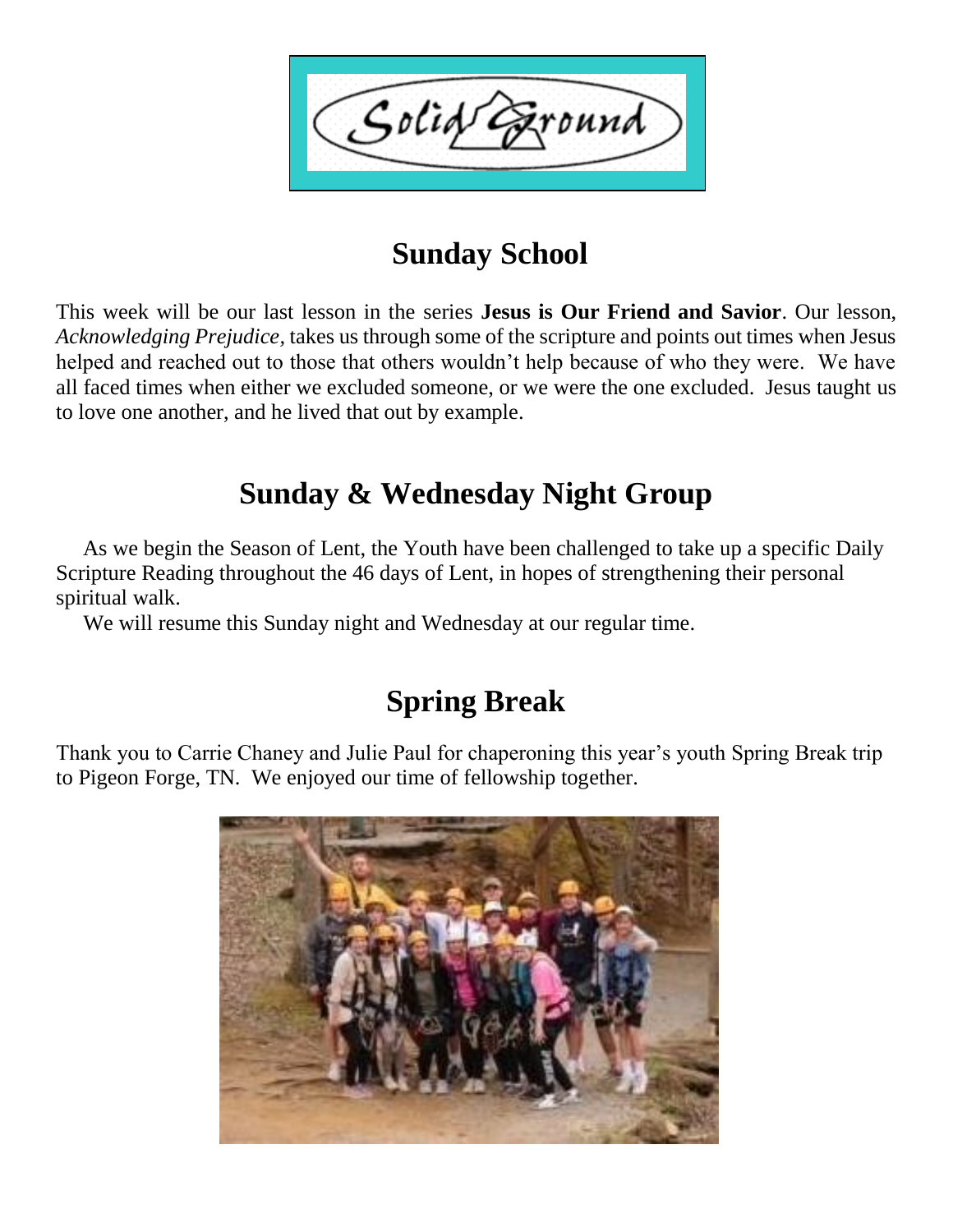

### **Hiskidz and Bible in Life**

This Sunday will be our last lesson in the series, **Jesus is Our Friend and Savior**. In our lesson, *Jesus Opens the Scriptures,* two men are talking and wondering how Jesus could be alive. Jesus appears, but as a stranger, and explained the mystery to them by using the Scripture. This Sunday, we will learn more about this story.

#### **W.O.W WEDNESDAY CHILDREN'S MINISTRY**

W.O.W Wednesdays children's Bible Study has resumed, and we hope to see the kids on Wednesday's at 5:00 p.m. We will continue to learn about the miracles that Jesus performed. Supper will follow at 6:00 p.m.

# **BRANSON TRIP**

Planet 456 children's group will be going to Branson the weekend of April 1-3. We will attend the Sight and Sound Production show "Jesus." This will be a great time for the children to see a live performance of many stories in the Bible.

## **Palm Sunday**

 We invite all of our children to bring in the palm branches on Palm Sunday, April 10, at the 11 o'clock service. The Hiskidz Choir will sing with the Chancel Choir "Hosanna to the King." Please come to rehearsal on Wednesdays at 5 p.m.